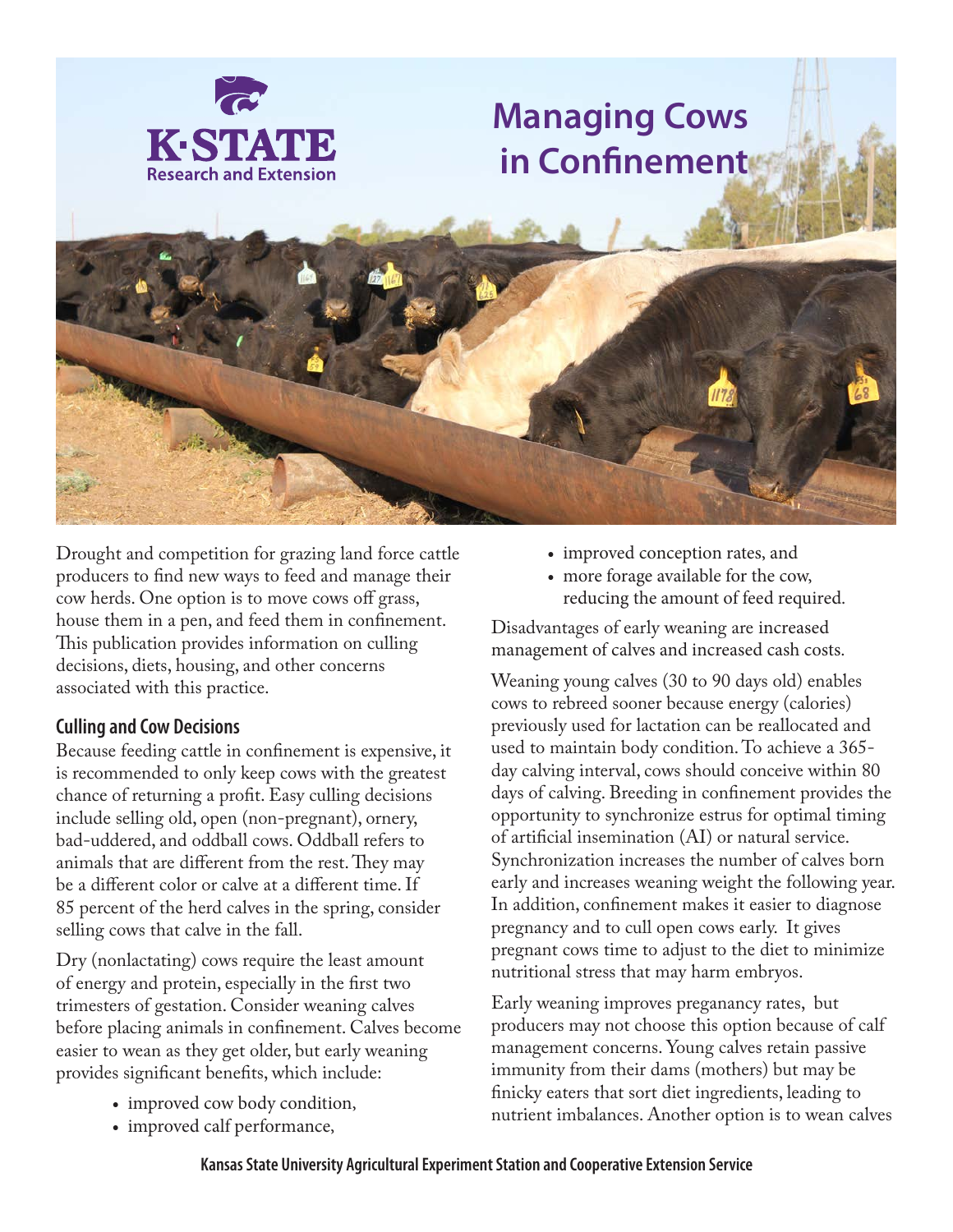early and sell at auction. Calves that are at least 90 days old are easier to wean because they are much better eaters. If managed properly, calves that have been weaned early may perform better than nursing calves. After weaning, cows improve or maintain body condition with less feed than those that are lactating.

# **Limit-Feeding Diets**

## **Consumption and Nutrient Content**

Limit feeding is the practice of supplying cattle with a limited amount of a nutrient-dense feed. The goal is to meet cows' energy requirements but to reduce consumption to less than what it would be if animals were given unlimited access to medium-quality hay. Limit-feeding can be used with cows and calves to reduce the amount of feed required while increasing feed efficiency.

Protein is an important but expensive component in limit-fed cow diets. Before adopting this approach, evaluate feed to determine concentrations of degradable proteins, those digested in the rumen, and undegradable proteins, which bypass the rumen and are digested in the small intestine. Be prepared to supplement protein to meet cow requirements. Urea is a source of inexpensive protein that is 100 percent rumen degradable. To maximize protein utilization, the diet must be balanced for rumen



degradable and undegradable protein. This balance becomes important when using by-product feedstuffs. Typically, these feeds offer protein primarily in the rumen "by-pass" form. Urea fulfills a specific dietary need by providing a source of protein that is completely rumen degradable. It not only keeps the rumen satisfied, but also complements the high energy diet.

Typically, urea is not offered to cattle on a grazing diet because of the imbalance between protein and energy consumed. In a high-energy, limit-fed diet, this is not an issue. Cows on a high-energy diet should consume dry matter equivalent to 1.5 to 2% of their body weight. Because restricted intake is the main concept of limit-feeding, it is important to test nutrient content of ingredients throughout the feeding period to ensure nutritional requirements are met. Dietary considerations when limit-feeding cows include:

- metabolic disorders associated with high-concentrate diets,
- mineral supplementation,
- roughage requirements, and
- adaptation to the diet.

Grains can be used for energy in limit-fed diets, yet there is a possibility of inducing digestive and metabolic disorders. The starchy component of the grain can lead to the disorders of bloat, acidosis, and founder. To manage these disorders, feed starch-free, high-energy products such as distiller's grains, corn gluten feed, wheat middlings, rice meal, brewer's grains, and soy hulls, or minimize the amount of high starch ingredients in the diet.

Another way to prevent acidosis and bloat is to feed cows an ionophore (a substance that transports particular ions across a cell's lipid membrane). Ionophores also reduce the amount of feed needed to meet maintenance requirements by 7 to 10%. Currently, monensin is the only ionophore approved for use in reproducing cows. It should be fed at a rate of 100 to 200 milligrams per head daily.

Producers who do not have facilities to handle bulk grain and other commodities can use commercial feed available in ⅜- or ¾-inch (range) cubes as long as they meet nutritional requirements. Range cubes are designed to be fed with hay at 0.5% of an animal's body weight and may not be appropriate as the sole energy and protein source. Determine the range cube's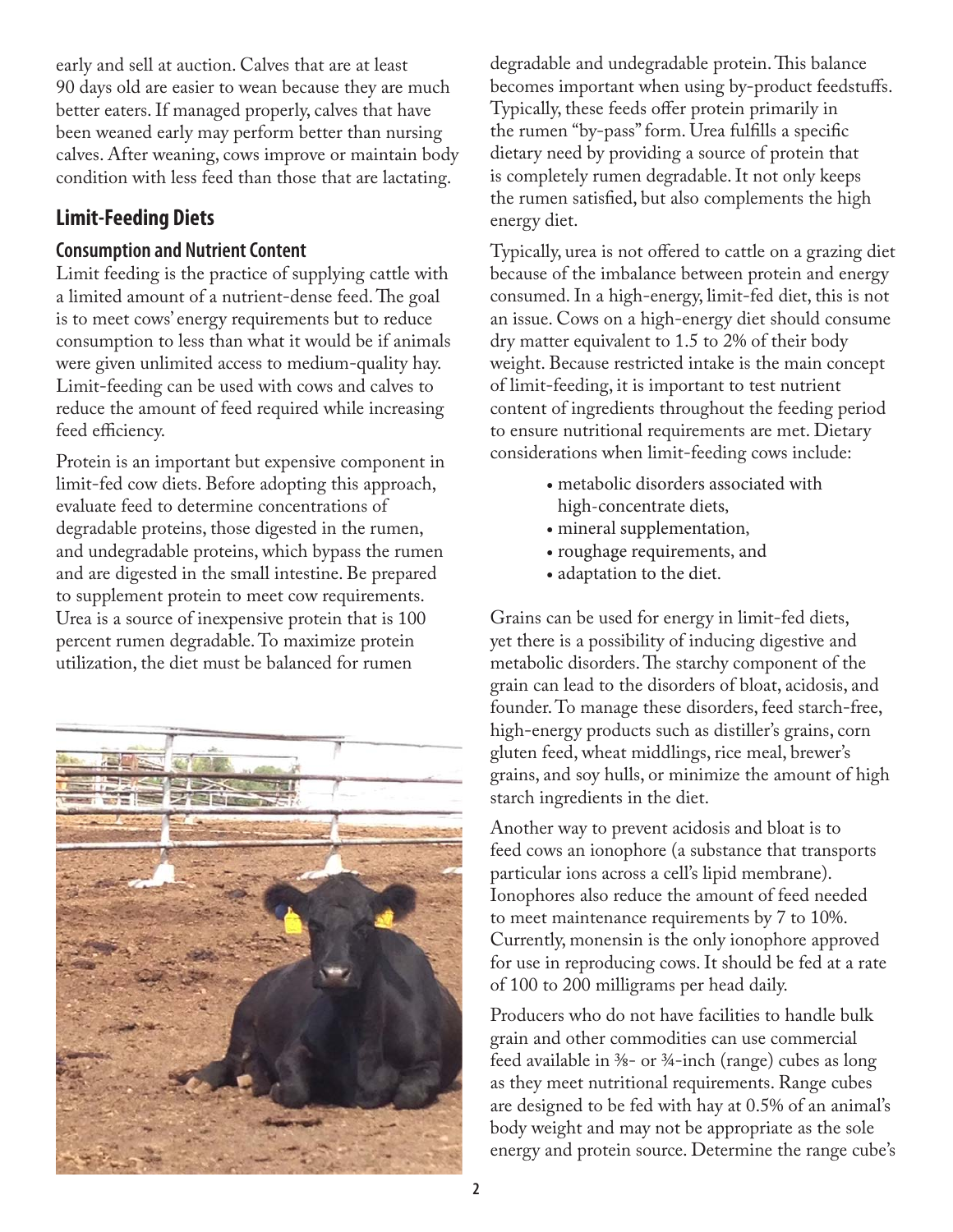quality and nutrient profile before feeding. Consult a nutritionist or your local K-State Research and Extension agent to determine proper feeding rate.

## **Mineral Supplementation**

Evaluate mineral composition. Limit-fed diets, which typically consist of by-products and grains, may not provide all required nutrients. Grain products tend to be low in calcium and high in phosphorus, potassium, and sulfur. In contrast, pasture-based diets tend to be low in phosphorus, requiring producers to supply cattle with a high-calcium mineral to meet requirements. Work with a nutritionist to balance the calcium-to-phosphorus ratio to between 1:1 and 6:1. Provide a well-balanced vitamin and trace-mineral package to supplement limit-fed diets, which typically contain minimal green forages. Green forages are often great sources of important minerals and vitamins.

## **Roughage**

To maintain rumen function, a cow must consume a minimum amount of roughage. Typically a minimum roughage requirement for cows in a limit-fed diet is 0.5% of the cow's body weight as hay or silage (on a 90% dry matter basis). For example, a 1,300 pound cow should receive at least 6.5 pounds of roughage per day. Research from Oklahoma State, suggests feeding long-stemmed hay amounting to 0.25 to 0.5% of an animal's body weight. When returning cows to pasture and a "normal" management system, keep in mind that limit-fed cows may consume less forage.

## **Diet Adaptation**

To minimize digestive upsets, move cows from a forage diet to a high-grain diet gradually over a twoweek period, feeding animals at the same times every day. Although it is preferable to feed several times a day, feeding once is okay if there is enough bunk space for all cows to eat at delivery time. Observe cows daily for signs of digestive upset and other health disorders. When cows approach the bunk, score them on body condition and adjust diets accordingly. This helps maintain proper body condition based on the cow's stage of production.

# **Pen considerations**

## **Limit-Feeding Confinement**

Pens used to limit-feed dry cows can be designed to meet various production stages, weather conditions, and flooring types. Cows require between 125 and 700 square feet of pen space. If smaller cows (1,000 to 1,200 pounds) are housed in a well-drained, hardpacked, typically-dry feedlot pen, for example, they will need at least 125 square feet per animal in dry conditions and 250 square feet per animal during wet conditions. Keeping cows and calves together requires more pen space. Start with a minimum of 400 square feet per pair in lots that are dry and add space as calves grow. Regardless of feeder or bunk type, each cow needs 24 to 30 inches of bunk space, and horned cattle even more. Fences should be sturdy enough to withstand a mature cow rubbing and reaching under the fence for grass.

Regardless of facilities, water is the main concern because it is the number one nutrient for cattle. Each cow consumes 15 to 20 gallons per day. You must able to provide a continuous supply of water for the number of animals in the pen. During the summer, water consumption usually peaks in early afternoon. Table 1 shows estimated daily water requirements for cattle.

| <b>Daily High</b>                                                                                                                                                                 | <b>Cows Nursing</b> | Dry and          | <b>Bulls</b> |                                     |        |        |          |
|-----------------------------------------------------------------------------------------------------------------------------------------------------------------------------------|---------------------|------------------|--------------|-------------------------------------|--------|--------|----------|
| Temp $(F^{\circ})$                                                                                                                                                                | Calves <sup>2</sup> | <b>Bred Cows</b> |              | <b>Growing and Finishing Cattle</b> |        |        |          |
|                                                                                                                                                                                   |                     |                  |              | 400 lb                              | 600 lb | 800 lb | 1,000 lb |
| 35                                                                                                                                                                                |                     | 6                |              | 4                                   |        | b      | 8        |
| 50                                                                                                                                                                                | 3                   |                  | 9            |                                     | 6      |        |          |
| 65                                                                                                                                                                                | 16                  | 8                | 11           | 6                                   |        | q      |          |
| 80                                                                                                                                                                                | 18                  |                  | 13           |                                     | q      | 10     | 14       |
| 95                                                                                                                                                                                | 20                  | 15               | 20           |                                     | 15     | 17     | 19       |
| <sup>1</sup> Table originally published by S. Gadberry (Univ of Arkansas), adapted from a table by P.Q. Guyer (Univ of Nebraska).<br><sup>2</sup> First four months of lactation. |                     |                  |              |                                     |        |        |          |

Table 1. Estimated daily water intake of cattle in gallons<sup>1</sup>.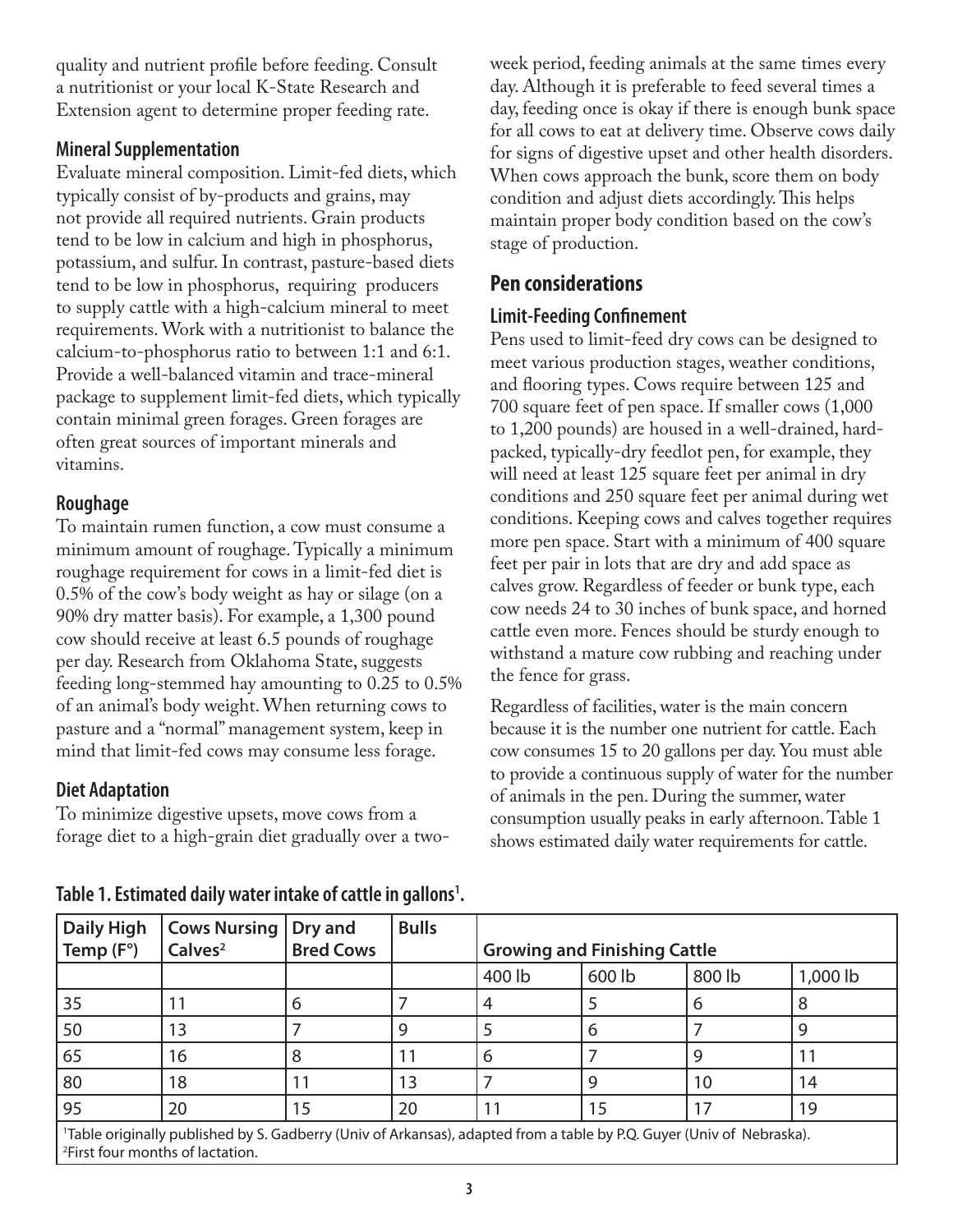If existing structures and pens do not provide enough bunk space, portable bunks can be added. Figure 1 shows how to modify an existing confinement pen to house a large number of cows by attaching portable bunks to the fenceline. Provide shade to minimize

heat stress. Plan on 20 to 25 square feet of shade per head, placing the shade in the middle of the pen for continuous protection throughout the day. Confinement pen space calculations (Figure 1) are based on 400 square feet per cow.

## **Figure 1. Confinement pen design.**



This confinement pen provides enough pen space for 160 pairs (400 sq ft/dry cow). Animal capacity is calculated by taking the area of the pen (200 ft  $\times$  320 ft = 64,000 sq ft) and dividing by the amount of space needed per cow  $(64,000$  sq ft  $/400$  sq ft = 160 dry cows). To determine if existing bunk space is adequate, determine the total feet of bunk space needed for the cows. Divide by the bunk space requirements for the number of head in the pen (160 dry cows x 30 inches per cow bunk space  $\div$  by 12 inches (1 ft) = 400 ft of bunk space). Because there was only 200 ft of bunk space in the original pen, another 200 ft of portable bunk space should be added to maximize use of a pen this size.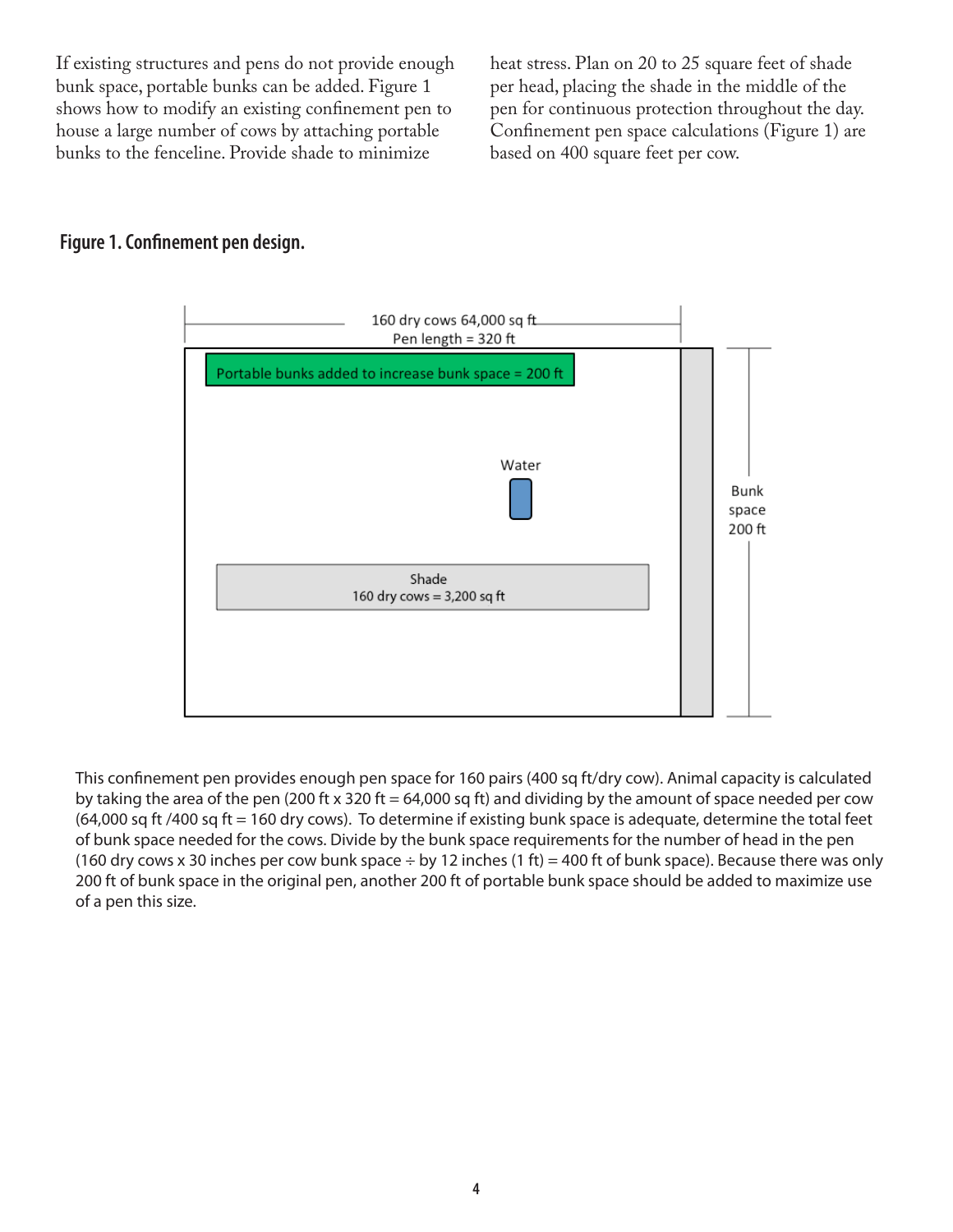## **Semi-confinement**

Semi-confinement feeding pens should provide at least 500 square feet per animal. Bunk space, 24 to 30 inches, is the same as confinement pens. The fence next to the pasture or paddock should be sturdy because cows may try to escape to pasture. The creep gate or panel should allow calves to pass freely in and out of the pen but not allow even the smallest cows

to escape. Place a creep feeder in the pasture as a bunk for calves because it is the right height. Water access and other concerns are the same for semiconfinement as for limit-feeding. Calves must have access to water. Begin to offer water to calves at three to five days of age. Place a calf waterer in the pasture if necessary or make sure calves can get to ponds. Figure 2 shows a semi-confinement pen design.





Figures 2A and 2B show a semi-confinement pen design with room for 40 or 80 pairs, based on 500 square feet per cow. Bunk space calculations are for cows only because a creep feeder is available for calves. The pasture is the best location for the creep feeder. Creep gates or the panel that allows calves to escape to the pasture should be sturdy. Consider placing one end of the panel at the corner post and securing the other end with reinforced pipe so cows cannot push down the gate or panel (Figure 2B).



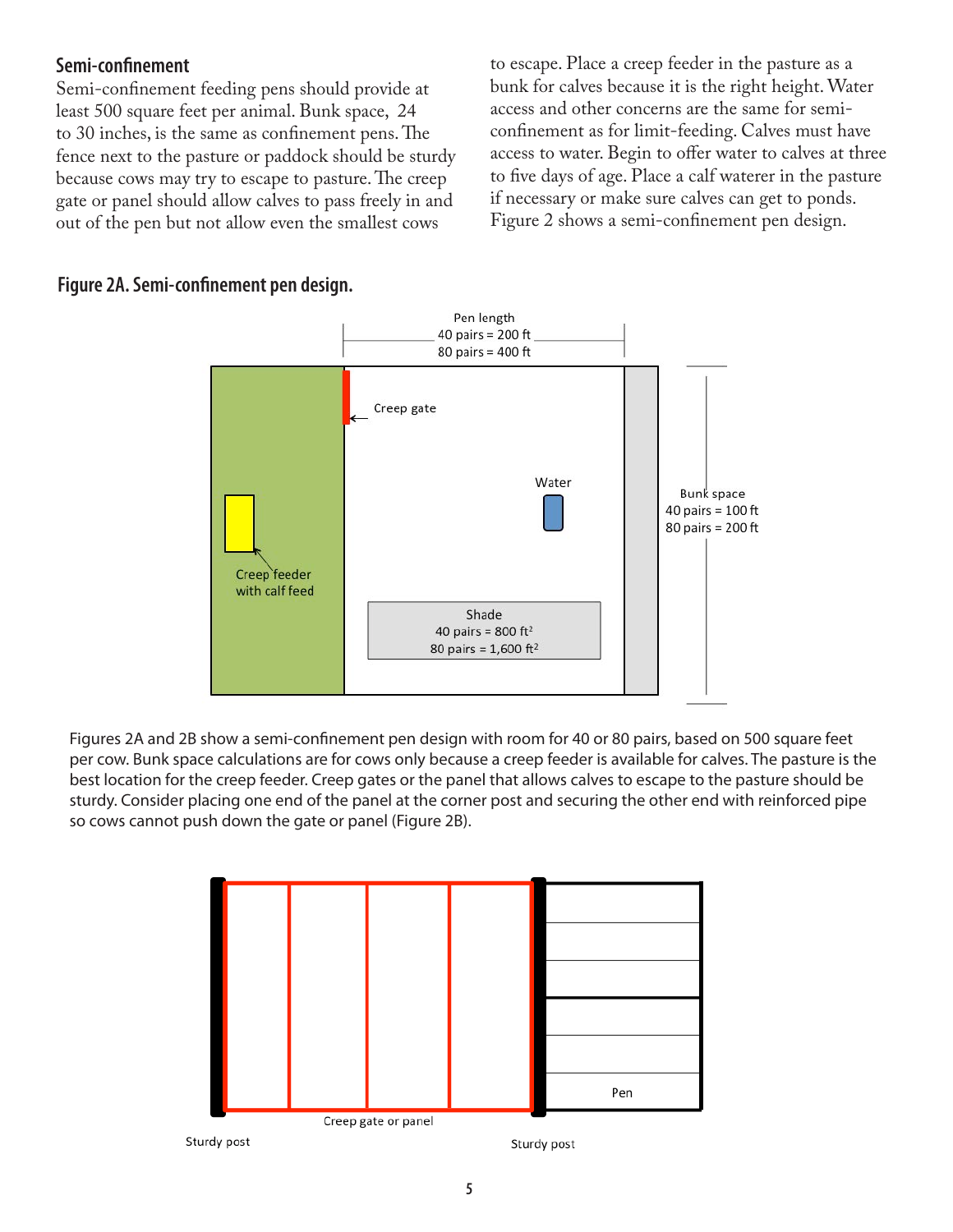**Figure 3. Options for sacrificing an acre of pasture for confinement opportunities.**



Figure 3A. Based on 700 square feet per cow, 62 cow-calf pairs can occupy 1 acre, but with bunks, creep feeder, and water trough taking up loafing space, 60 pairs is more realistic. Because this area is a portion of pasture, bunks should be provided along with a water source, if not installed when the pen was built. Figure 3B. Again, based on bunks and waterers, it is best to place 106 dry cows on 1 acre (400 square feet per cow). Figure 3C. Because the creep feeder is placed in the pasture outside the pen, 62 pairs can occupy a semi-confinement pen (based on 700 square feet per cow). Because calves will be the only animals on pasture, they are allowed to escape to gain access to shade trees and ponds.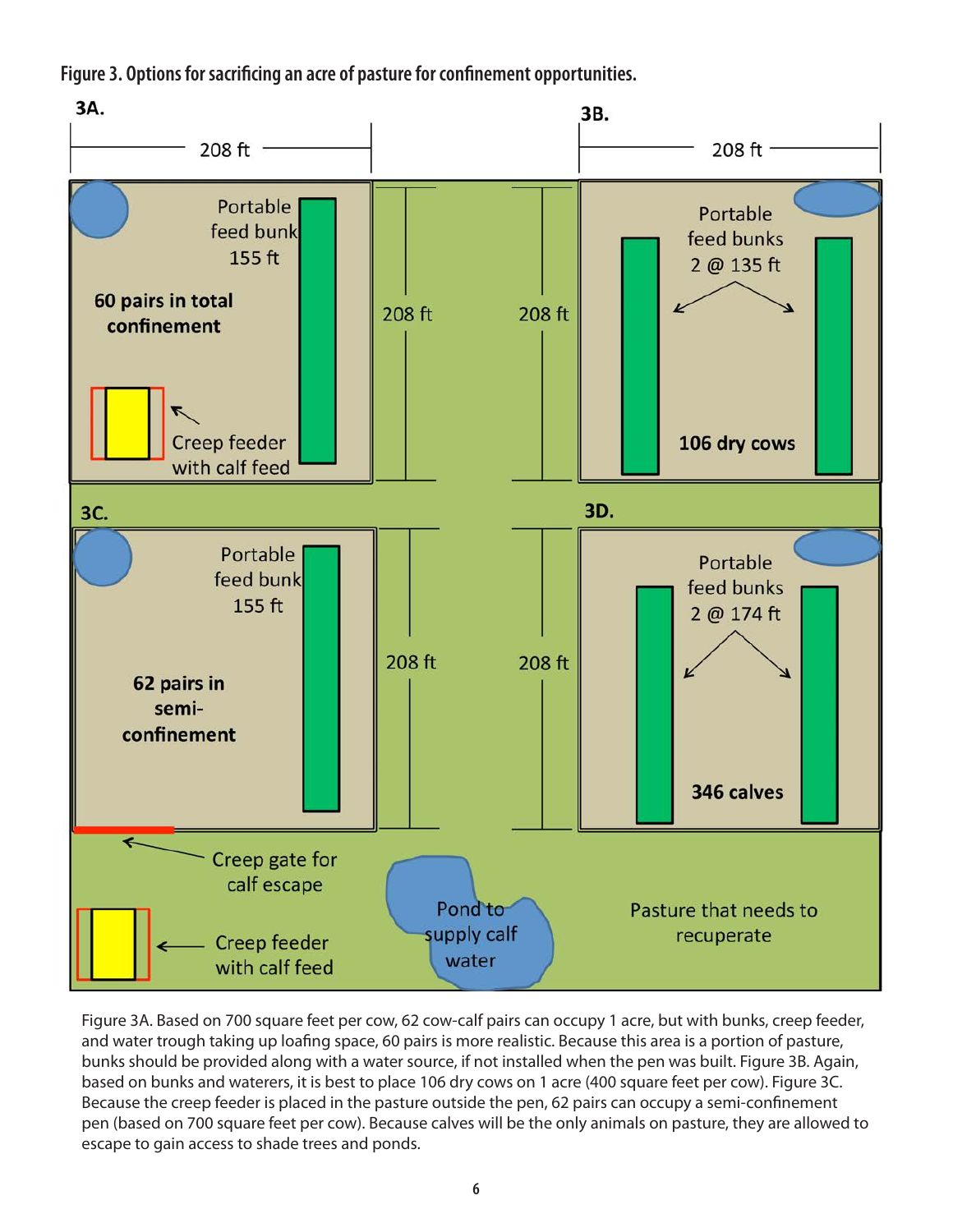## **Sacrificing a portion of pasture**

To keep cows on-farm, the producer can sacrifice pasture to reduce grazing pressure. Grass will probably not come back in that portion of the pasture unless it is reseeded. Figure 3 shows various arrangements for an acre of ground. If a water source already exists, delivery plans will not have to be implemented. If not, a waterer will require additional space and pen size may need to be increased. Bunk and pen space calculations for sacrificing pasture are the same as they are for limit-feeding. Pairs, dry cows, and weaned calves can all be managed the same way. When placing cow-calf pairs in confinement, place a creep feeder with a ration for calves either in the pen (total confinement) or in the pasture (semi-confinement) to serve as "bunk" space.

#### **Cattle concerns in confinement**

Regardless of feeding system, it is important to sort cattle into uniform groups by weight, size, age, or body condition. Age becomes important in limitfeeding cows because younger cows typically are less aggressive than older cows about eating at the bunk. Sorting animals by body condition score enables you to offer different diets based on the goal of increasing, decreasing, or maintaining body condition. Sorting increases the operation's efficiency.

Limit-fed cattle may appear gaunt and act as if they are hungry. Regardless, resist the temptation to feed more than the predetermined amounts because diets have been balanced to offer the exact amount of energy and protein needed to maximize efficiency. Within a couple of weeks, cows or calves should adapt to the reduction in dry matter intake, and physical responses such as vocalization and pacing should decrease. Cows may still appear gaunt and lose weight because of rumen fill, especially if shrink was not considered in the first weighing. During the first couple of weeks after being placed on a limit-fed diet, cows have been known to act hungry enough to eat bark off trees and paint off of fences.

Limit-feeding makes bunk management easier because all feed is consumed daily, eliminating the need to clean bunks. Another benefit is that with less feed consumed and greater feed efficiency, cows produce less manure, which reduces feed and manure handling costs. Lower feed intake also means cows produce less heat, which helps minimize heat stress.

Disadvantages and concerns with limit-feeding cows include weather fluctuations, machine malfunctions, and thin cows. Because limit-fed cows produce less heat, consider increasing feed by 10 percent during the winter to provide enough feed to generate body heat for the cow. Another concern is that in the event of mechanical failure, late delivery of feed ingredients, and natural disasters, feeding schedules may be altered requiring you to go through the step-up process again to return cattle to the limit-feeding program. Limit feeding might not be the best management option for producers without a history of timely feeding. Thin cows might not be the best cows to place in a limitfed system, unless they can be grouped and given more bunk space to reduce competition for feed.

## **Summary**

Limit-feeding cows in confinement is a way to retain cows when pasture is depleted, increase feed efficiency, and reduce production costs. Consult with your veterinarian to develop commingling vaccination programs for cows and to discuss potential health concerns of early weaned calves. For more information, contact your local K-State Research and Extension agent or area livestock specialist.